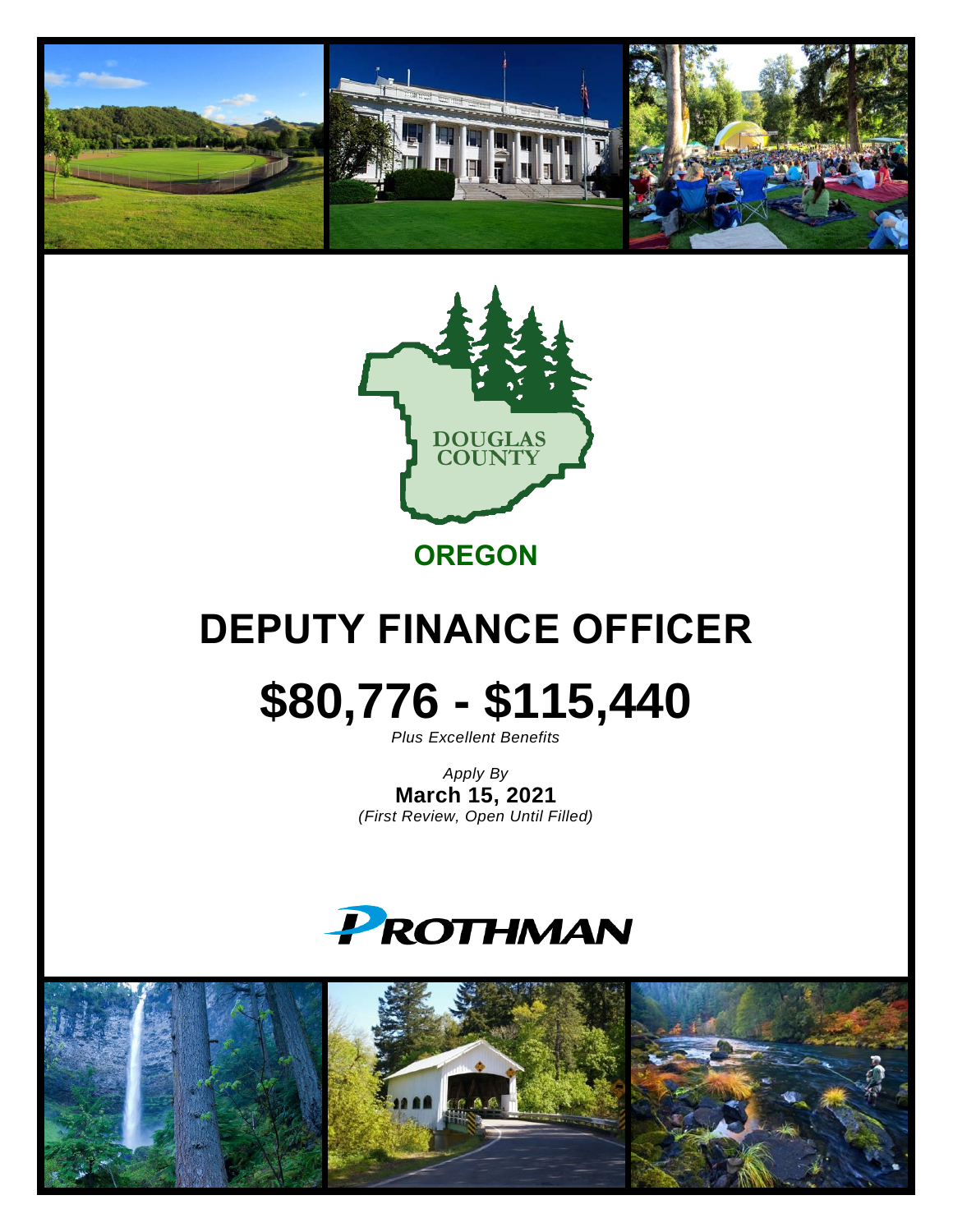# **WHY APPLY?**



Located in scenic Southwestern Oregon, Douglas County is known for its stunningly beautiful landscapes and some of the most amazing outdoor recreational opportunities pro-

vided by the County's four distinct seasons. The Hundred Valleys of the Umpqua have been compared geographically and climatologically with Italy and Southern France, where Fall is pleasant and crisp, Winter is cool without much freezing, and Spring and Summer are vibrant and warm. Douglas County's county seat, Roseburg, is conveniently located on Interstate 5, roughly 67 miles south of Eugene and 96 miles north of Medford. Centrally located to camping, fishing, the high Cascades and Crater Lake, the beautiful Oregon coast, and the world-famous Wildlife Safari, activities in the area range from white water rafting to just plain relaxing. If you are an experienced financial professional looking to work with a team of dedicated staff to provide excellent services, this is the right position for you!

#### **THE COMMUNITY**

Douglas County covers 5,134 square miles and is one of two Oregon counties that extend from the Pacific Ocean to the Cascade Mountain Range. Known for its temperate climate, the County is home to over 50 parks ranging from large facilities with overnight camping, to small boat launching access points, and is often referred to as the "banana belt" of Oregon. Outdoor recreational activities are plentiful and include rafting and fishing on the world-famous Umpqua River, hiking on an extensive network of trails, biking next to vineyards, cross country skiing, snowmobiling, and exploring the beaches of the Pacific Ocean. Douglas County's 111,000 residents enjoy a quiet rural lifestyle, while only being a short distance from airports, shopping and cultural activities in Eugene and Portland. Roseburg, the County seat, is the hub of many popular local events including the Douglas County Fair, a community theater, American Legion baseball, a free summer music concert series, and multiple parades. Roseburg is also home to first class medical facilities in Mercy Medical Center and the Roseburg Veterans Administration Health Care System.

The Douglas County economy is driven by the nearly 1.8 million acres of commercial forest lands contained within the County, resulting in approximately 25% of Douglas County's labor force being employed in the forest products industry which includes numerous sawmills and veneer plants, as well as one pulp and one particle board plant, and numerous shingle, shake, pole and other wood products plants. Agriculture is also an important factor in the economy with field crops, orchards, and livestock included as major products. Top employers in the County include Roseburg Forest Products, Mercy Medical Center, Swanson Group Aviation, Seven Feathers Hotel & Casino, and Umpqua Bank.



# **THE COUNTY**

Douglas County was incorporated in January 1852 and is governed by a three-member Board of County Commissioners serving four-year overlapping terms. The Board of Commissioners is responsible for approving ordinances, adopting the County budget, setting standards for the use of County property, appointing non-elected officials, boards, commissions, and committees, and overseeing the operation of County departments with appointed department heads.

County Departments include: Assessor, Building, Building Facilities, Clerk, District Attorney, 911, Fairgrounds & Speedway, Human Resources, IT, Justice Courts, Juvenile, Management & Finance, Museum, Parks, Planning, Public Works, Salmon Harbor, Sheriff, Surveyor, Treasurer, and Veterans Services. Douglas County employs 525 FTEs and operates on a 2021 adopted budget of \$252,745,988.

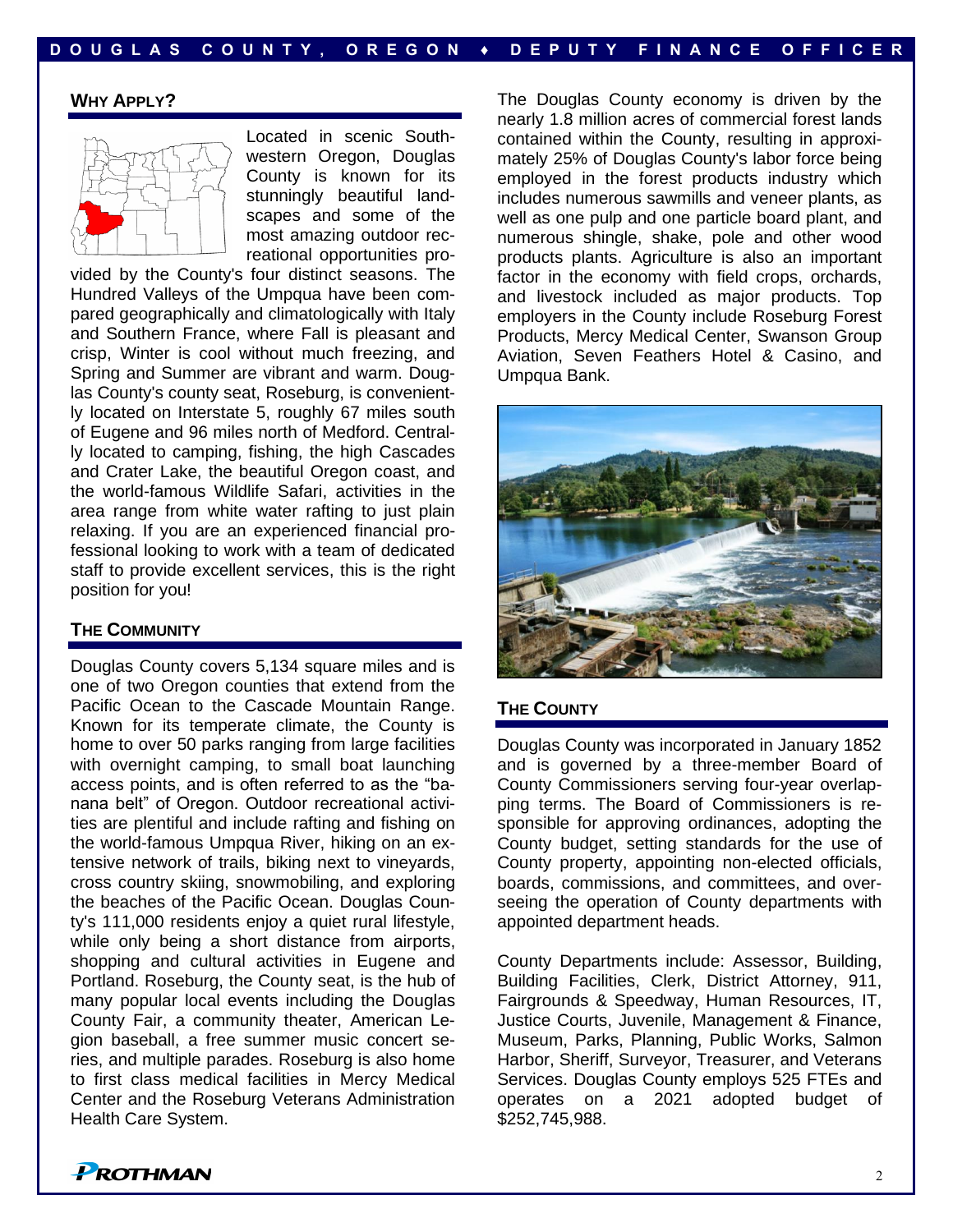#### **THE DEPARTMENT**

The major areas of responsibility of the Management and Finance Department are budget, payroll, accounting, purchasing, treasury, and property tax collection. The department operates on a 2021 budget of \$1,635,775 with 19 FTEs, and is responsible for providing accounting services, treasury services and administering the property tax collection system in an accurate and timely manner. The department also produces and publishes the Comprehensive Annual Financial Report (CAFR) and the Annual Budget document, develops and maintains financial control policies and procedures, and ensures compliance to federal laws and regulations, state regulations and statutes, and County Board orders and resolutions.



#### **THE POSITION**

The Deputy Finance Officer reports directly to the Douglas County Chief Financial Officer. In the absence of the Chief Financial Officer, the classification may be delegated by the CFO or the Board of Commissioners the authority of the CFO. This is an at-will position.

Under the direction of the CFO, this position assists in managing, planning, organizing, and directing the activities of the Management and Finance Department. Activities include budget development and administration, financial planning, centralized accounting, internal and external financial reporting, auditing, accounts receivable, accounts payable, payroll processing, property tax billing and collection, property tax distribution to taxing districts, purchasing, central services, maintenance of capital asset records and other related duties as assigned.



**Other responsibilities include:**

➢ Develop and implement policies and procedures to assure department operations meet objectives and goals of the Board of Commissioners. Assist the CFO in hiring, coordinating, and supervising department staff. This may include preparing performance evaluations; recommending disciplinary action; facilitating staff training and development.

➢ Ensure finance and tax collection functions are in compliance with federal and state statutes, rules, and regulations; and systems are effectively managed and adequately maintained.

➢ Assist in directing and overseeing the development of the County's annual and supplemental budgets; coordinating budget preparation with department heads, Budget Committee members and the Board of Commissioners; conducting budget workshops; present budgeting proposals to the County Budget Committee and the Board of Commissioners; overseeing the monitoring of revenues and expenditures.

 $\triangleright$  Assist in the development, implementation, management, and maintenance of the county-wide financial systems in accordance with generally accepted accounting principles (GAAP).

 $\triangleright$  Coordinate data backup with the Information Technology Department to ensure data security.

➢ As assigned develop, implement, manage, and maintain accurate recording and accounting for the collection and distribution of property taxes. Assist in overseeing the maintenance of records for individual taxing districts, the preparation of summaries for the State Department of Revenue and other government agencies.

➢ As needed, provide technical financial and budgetary assistance to the Board of Commissioners, department heads and department personnel.